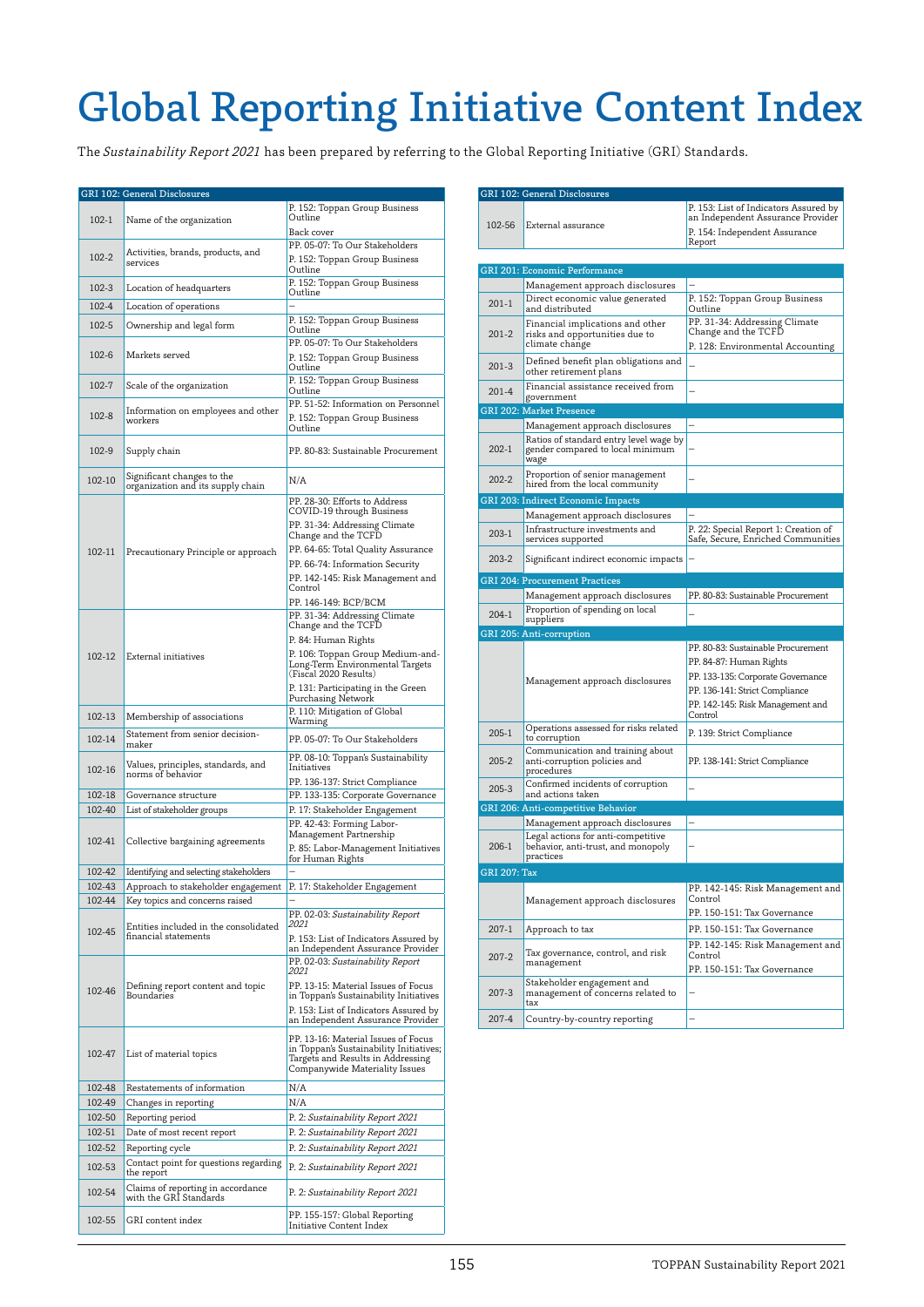|                 | <b>GRI</b> 301: Materials                                                                                         |                                                          |
|-----------------|-------------------------------------------------------------------------------------------------------------------|----------------------------------------------------------|
|                 | Management approach disclosures                                                                                   | PP. 99-109: Fundamental Approach<br>to the Environment   |
|                 |                                                                                                                   | P. 117: Material Input                                   |
| $301 - 1$       | Materials used by weight or volume                                                                                | PP. 126-127: Environmental<br>Performance Data           |
| $301 - 2$       | Recycled input materials used                                                                                     |                                                          |
| $301 - 3$       | Reclaimed products and their<br>packaging materials                                                               |                                                          |
| GRI 302: Energy |                                                                                                                   |                                                          |
|                 |                                                                                                                   | PP. 99-109: Fundamental Approach<br>to the Environment   |
|                 | Management approach disclosures                                                                                   | P. 110: Mitigation of Global                             |
|                 |                                                                                                                   | Warming<br>P. 115: Energy Consumption                    |
| $302-1$         | Energy consumption within the<br>organization                                                                     | PP. 126-127: Environmental                               |
|                 |                                                                                                                   | Performance Data<br>PP. 112-113: Scope 1, 2, 3           |
| $302 - 2$       | Energy consumption outside of the                                                                                 | Greenhouse Gas Emissions                                 |
|                 | organization                                                                                                      | PP. 126-127: Environmental<br>Performance Data           |
| $302 - 3$       | Energy intensity                                                                                                  | PP. 112-113: Scope 1, 2, 3                               |
| 302-4           | Reduction of energy consumption                                                                                   | Greenhouse Gas Emissions<br>P. 115: Energy Consumption   |
| $302 - 5$       | Reductions in energy requirements                                                                                 | P. 129: Environmentally Friendly                         |
|                 | of products and services                                                                                          | Products                                                 |
|                 | <b>GRI 303: Water and Effluents</b>                                                                               |                                                          |
|                 |                                                                                                                   | PP. 99-109: Fundamental Approach<br>to the Environment   |
|                 | Management approach disclosures                                                                                   | PP. 121-123: Pollution Control                           |
|                 |                                                                                                                   | PP. 142-145: Risk Management and<br>Control              |
| 303-1           | Interactions with water as a shared<br>resource                                                                   | PP. 121-123: Pollution Control                           |
|                 | Management of water discharge-                                                                                    |                                                          |
| 303-2           | related impacts                                                                                                   | PP. 121-123: Pollution Control                           |
| $303-3$         | Water withdrawal                                                                                                  | PP. 117: Water Consumption<br>PP. 126-127: Environmental |
|                 |                                                                                                                   | Performance Data                                         |
| $303-4$         |                                                                                                                   | PP. 117: Water Consumption                               |
|                 | Water discharge                                                                                                   | PP. 126-127: Environmental<br>Performance Data           |
| $303 - 5$       | Water consumption                                                                                                 |                                                          |
|                 | <b>GRI 304: Biodiversity</b>                                                                                      | PP. 80-83: Sustainable Procurement                       |
|                 |                                                                                                                   |                                                          |
|                 |                                                                                                                   |                                                          |
|                 | Management approach disclosures                                                                                   | PP. 99-109: Fundamental Approach<br>to the Environment   |
|                 |                                                                                                                   | P. 124: Biodiversity                                     |
| $304-1$         | Operational sites owned, leased,<br>managed in, or adjacent to, protected<br>areas and areas of high biodiversity | N/A                                                      |
|                 | value outside protected areas                                                                                     |                                                          |
| $304 - 2$       | Significant impacts of activities,<br>products, and services on biodiversity                                      | PP. 80-83: Sustainable Procurement                       |
| $304 - 3$       | Habitats protected or restored                                                                                    | PP. 124-125: Biodiversity<br>P. 124: Biodiversity        |
|                 | <b>IUCN</b> Red List species and national                                                                         |                                                          |
| 304-4           | conservation list species with habitats N/A<br>in areas affected by operations                                    |                                                          |
|                 | GRI 305: Emissions                                                                                                |                                                          |
|                 |                                                                                                                   | P. 16: Targets and Results in<br>Addressing Companywide  |
|                 |                                                                                                                   | <b>Materiality Issues</b>                                |
|                 |                                                                                                                   | PP. 99-109: Fundamental Approach<br>to the Environment   |
|                 | Management approach disclosures                                                                                   | P. 110: Mitigation of Global<br>Warming                  |
|                 |                                                                                                                   | P. 121: Pollution Control                                |
|                 |                                                                                                                   | PP. 142-145: Risk Management and                         |
|                 |                                                                                                                   | Control<br>P. 16: Targets and Results in                 |
|                 |                                                                                                                   | Addressing Companywide<br>Materiality Issues             |
|                 |                                                                                                                   | PP. 105-109: Environmental Targets                       |
| $305-1$         | Direct (Scope 1) GHG emissions                                                                                    | PP. 111-114: Mitigation of Global                        |
|                 |                                                                                                                   | Warming<br>PP. 126-127: Environmental                    |
|                 |                                                                                                                   | Performance Data                                         |
|                 |                                                                                                                   | P. 16: Targets and Results in<br>Addressing Companywide  |
|                 |                                                                                                                   | Materiality Issues                                       |
| $305 - 2$       | Energy indirect (Scope 2) GHG<br>emissions                                                                        | PP. 105-109: Environmental Targets                       |
|                 |                                                                                                                   | PP. 111-114: Mitigation of Global<br>Warming             |
|                 |                                                                                                                   | PP. 126-127: Environmental<br>Performance Data           |
|                 |                                                                                                                   | P. 16: Targets and Results in                            |
|                 |                                                                                                                   | Addressing Companywide<br>Materiality Issues             |
|                 | Other indirect (Scope 3) GHG                                                                                      | PP. 105-108: Environmental Targets                       |
| $305-3$         | emissions                                                                                                         | PP. 111-114: Mitigation of Global                        |
|                 |                                                                                                                   | Warming<br>PP. 126-127: Environmental                    |

| <b>GRI 305: Emissions</b> |                                                                          |                                                                                      |
|---------------------------|--------------------------------------------------------------------------|--------------------------------------------------------------------------------------|
| 305-4                     | GHG emissions intensity                                                  | PP. 112-113: Scope 1, 2, 3<br>Greenhouse Gas Emissions                               |
|                           |                                                                          | P. 16: Targets and Results in<br>Addressing Companywide<br>Materiality Issues        |
| 305-5                     | Reduction of GHG emissions                                               | PP. 32-34: Addressing Climate<br>Change and the TCFD                                 |
|                           |                                                                          | PP. 105-109: Environmental Targets<br>PP. 110-111: Mitigation of Global              |
|                           |                                                                          | Warming                                                                              |
| 305-6                     | Emissions of ozone-depleting<br>substances (ODS)                         | P. 114: Greenhouse Gas Emissions                                                     |
| 305-7                     | Nitrogen oxides (NOx), sulfur oxides<br>(SOx), and other significant air | P. 16: Targets and Results in<br>Addressing Companywide<br>Materiality Issues        |
|                           | emissions                                                                | PP. 105-109: Environmental Targets<br>PP. 126-127: Environmental                     |
|                           |                                                                          | Performance Data                                                                     |
| GRI 306: Waste            |                                                                          |                                                                                      |
|                           |                                                                          | P. 16: Targets and Results in<br>Addressing Companywide<br><b>Materiality Issues</b> |
|                           |                                                                          | PP. 32-34: Addressing Climate<br>Change and the TCFD                                 |
|                           | Management approach disclosures                                          | PP. 99-109: Fundamental Approach<br>to the Environment                               |
|                           |                                                                          | P. 116: Building of a Recycling-<br>oriented Society                                 |
|                           |                                                                          | P. 118: Zero-emission Efforts                                                        |
| 306-1                     | Waste generation and significant<br>waste-related impacts                | P. 116: Building of a Recycling-<br>oriented Society                                 |
|                           | Management of significant waste-                                         | PP. 99-109: Fundamental Approach<br>to the Environment                               |
| 306-2                     | related impacts                                                          | P. 116: Building of a Recycling-<br>oriented Society                                 |
|                           |                                                                          | P. 118: Zero-emission Efforts                                                        |
| $306-3$                   | Waste generated                                                          | PP. 126-127: Environmental<br>Performance Data                                       |
|                           |                                                                          | P. 118: Zero-emission Efforts                                                        |
| 306-4                     | Waste diverted from disposal                                             | PP. 126-127: Environmental<br>Performance Data                                       |
| 306-5                     | Waste directed to disposal                                               | P. 117: Final Landfill Waste Disposal                                                |
|                           | <b>GRI 307: Environmental Compliance</b>                                 |                                                                                      |
|                           |                                                                          | PP. 31-32: Addressing Climate<br>Change and the TCFD                                 |
|                           | Management approach disclosures                                          | PP. 121-122: Approach to<br>Environmental Compliance                                 |
|                           |                                                                          | PP. 136-141: Strict Compliance                                                       |
|                           |                                                                          | PP. 142-143: Risk Management and<br>Control                                          |
| $307-1$                   | Non-compliance with environmental<br>laws and regulations                | PP. 121-122: Approach to<br>Environmental Compliance                                 |
|                           | GRI 308: Supplier Environmental Assessment                               |                                                                                      |
|                           | Management approach disclosures                                          | PP. 80-83: Sustainable Procurement                                                   |
| 308-1                     | New suppliers that were screened<br>using environmental criteria         | PP. 80-83: Sustainable Procurement                                                   |
| 308-2                     | Negative environmental impacts in<br>the supply chain and actions taken  | P. 83: Sustainable Procurement                                                       |
|                           |                                                                          |                                                                                      |

|           | GRI 401: Employment                                                                                      |                                                                               |
|-----------|----------------------------------------------------------------------------------------------------------|-------------------------------------------------------------------------------|
|           | Management approach disclosures                                                                          | PP. 142-145: Risk Management and<br>Control                                   |
| $401 - 1$ | New employee hires and employee<br>turnover                                                              | PP. 51-52: Information on<br>Personnel                                        |
| $401 - 2$ | Benefits provided to full-time<br>employees that are not provided to<br>temporary or part-time employees |                                                                               |
|           | Parental leave                                                                                           | P. 16: Targets and Results in<br>Addressing Companywide<br>Materiality Issues |
| $401 - 3$ |                                                                                                          | PP. 47-48: Work-Life Balance                                                  |
|           |                                                                                                          | P. 54: Supporting Employees with<br>Children                                  |
|           | <b>GRI 402: Labor/Management Relations</b>                                                               |                                                                               |
|           |                                                                                                          | P. 42: Forming Labor-Management<br>Partnership                                |
|           | Management approach disclosures                                                                          | P. 50: Planning Labor-Management<br><b>Recreation Events</b>                  |
|           |                                                                                                          | PP. 84-87: Human Rights                                                       |
| $402 - 1$ | Minimum notice periods regarding<br>operational changes                                                  |                                                                               |